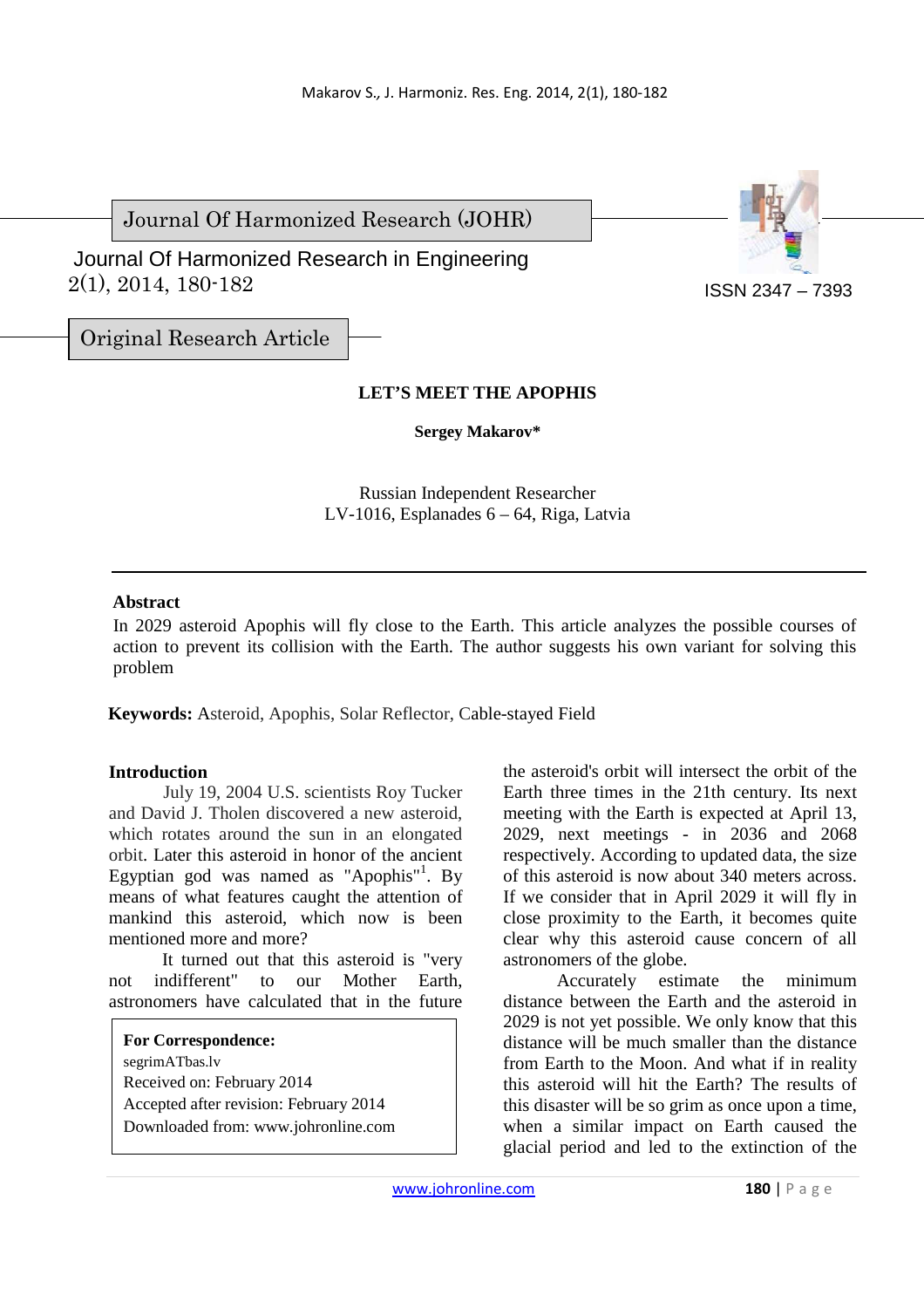dinosaurs. Of course, mankind does not want to repeat the fate of the dinosaurs, so many scientists around the world urgently trying to find an effective solution to avoid a collision asteroid with the Earth.

To decline the asteroid away from Earth specialists offer a variety of solutions: cover the asteroid by white paint, wrap it in foil, divide it into small pieces, etc. However, I think that the most realistic way - decline the asteroid away from Earth using powerful thermal radiation directed to it. Experiments conducted in the laboratory have shown that if a powerful laser beam is directed to piece of rock, there will be a local overheating, and the rock will go into a gaseous state. This creates a powerful gas stream, which leads to a shift of the heated object in the opposite direction with respect to the heating zone side.

The question arises: Is it possible to create a sufficiently powerful laser beam to solve this unusual problem. It turned out that it is very doubtful. Instead of a laser beam, scientists have proposed to send to asteroid a concentrated stream of sunlight. Calculations show that the size of the reflector should be approximately 10 kilometers in diameter to create the luminous flux with the necessary power to heat a small area of the asteroid to two thousand degrees Celsius. To construct such a reflector in space was considered not feasible. Instead, it was proposed to launch into space about thirty small reflectors and create a system of their synchronization for their synchronous maneuvering and reflecting of light to direct solar energy onto a small area of the surface of the asteroid.

Can you imagine how difficult task is autonomous maneuvering and synchronization of all maneuvers for such a large number of free-flying reflectors? I believe that such a challenge would be simply impossible. And what to offer in return? Instead, I really propose to build in open space one huge solar reflector. Is it possible? If we follow the usual modern logic and will begin to create a frame of reflector from welded metal, it should be recognized as impossible.

## **My Solution.**

I propose to create a huge reflector based on hard support contour, which after it's assembly will be braided with double cable network. As a result, we obtain a rigid threedimensional object (Look Fig. 1).

For the construction of such object we will need stiff elastic straight elements and flexible cables, for example, of Kevlar or Vectran. Vectran - a modern composite material, the strength of which is double higher than that of Kevlar<sup>2</sup>. Examples of such structures can be seen in my extensive collection, which is housed in the "Space Architecture" chapter of English encyclopedia «Wikimedia Commons»<sup>3</sup> .

Recently I posted at the internet my electronic presentation, entitled "Multi-storey space hotel<sup>"4</sup>. This presentation describes in details the creation of big space fields based on such cable-stayed networks. Namely the same technology I propose to apply for huge space reflector building to reflect solar energy and to concentrate it on the surface of Apophis.



www.johronline.com **181** | P a g e